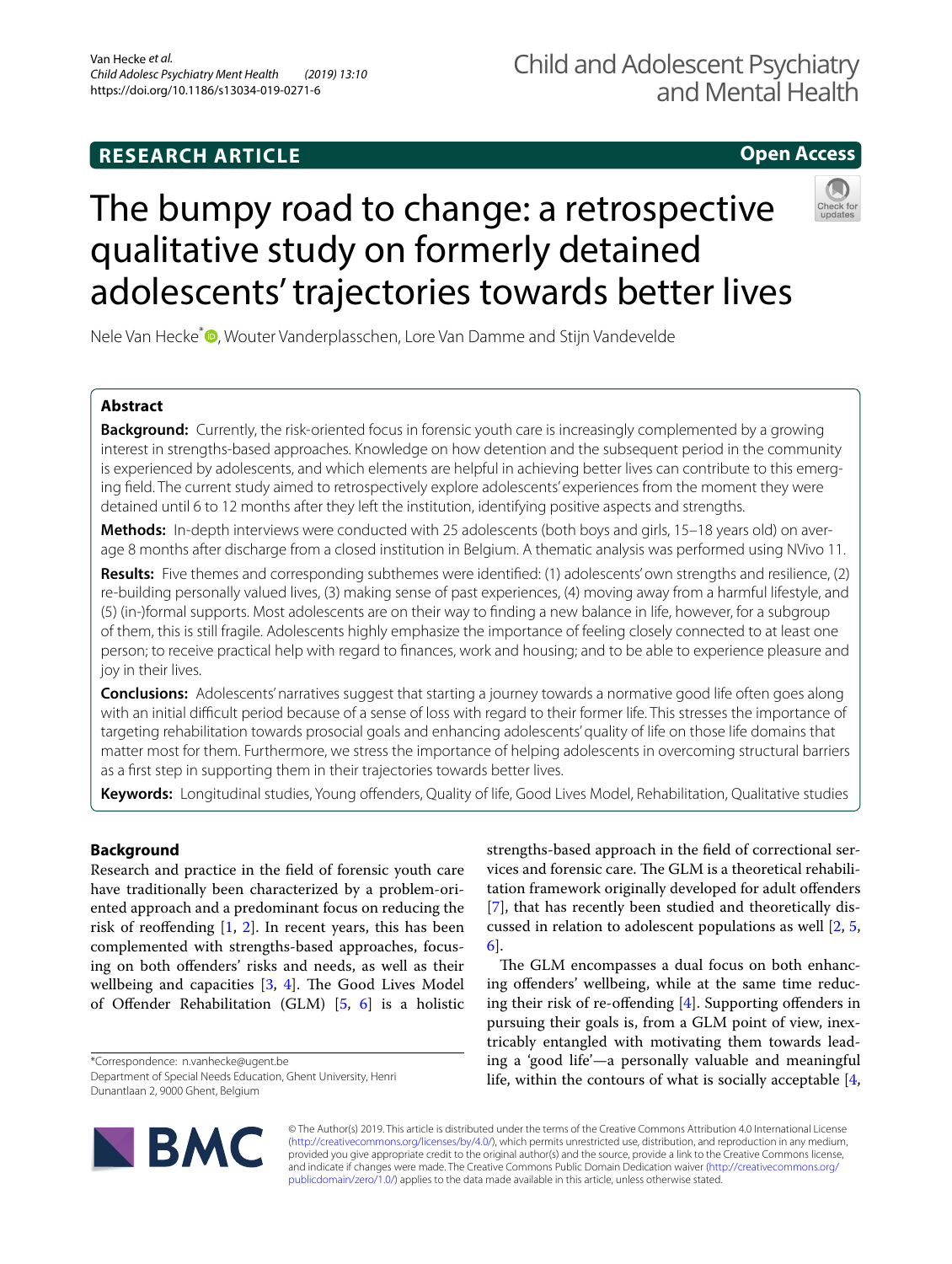[7\]](#page-14-3). However, in the group of adolescents who have been 'detained', little is known about what they perceive as personally valuable and meaningful. Listening to the stories and experiences of detained adolescents may provide us with a better understanding about what supports them in their desistance process, but also—and maybe even more importantly—inform us more broadly on what is meaningful to them, and what contributes to the acquisition and development of a good (quality of) life  $[3]$  $[3]$ . The present study aims to highlight adolescents' experiences, with a focus on positive aspects and strengths, on their way to 'better' lives—both from a personal and normative point of view. As such, we combine the focus of desistance research on socially desirable outcomes, with a more client-centered perspective, focusing on quality of life. In this study, we retrospectively shed light on adolescents' experiences from the moment they were 'detained' until 6 to 12 months after they left the closed institution for mandatory care and treatment (CI).<sup>[1](#page-1-0)</sup> Furthermore, we aim to investigate how and to what extent this period in the CI infuenced their trajectories towards change.

The focus of our study is situated at the intersection between several closely related, but nonetheless distinct strengths-based concepts such as recovery, inclusion and desistance. The common denominator of these concepts is that they all imply a gradual change/shift from one situation to another, more desirable situation; which takes place in and afects diferent areas of one's life. We choose not to set out specifc criteria to predefne change, but rather to operationalize it as a certain form of 'improvement' or 'sense of progress in life' [\[8\]](#page-14-4) as perceived and experienced by adolescents themselves in their daily lives and in relation to their context and the broader society. This is in accordance with Vandevelde and colleagues  $[3]$  $[3]$ who—building on the integrative stance of Broekaert and colleagues [[9\]](#page-14-5)—suggest an understanding of 'improvement' by "the dialectical transaction/dialogue between all actors in their daily interactions […] for each and every individual" (p. 77). As such, any notion of change in the sense of improvement—although individually perceived—cannot be detached from a broader societal and normative framework, with its own expectations and conceptions of what constitutes 'good' and acceptable behavior. This balance between guiding people towards 'better' lives, within normative boundaries, is at the heart of the GLM [\[4](#page-14-0), [7](#page-14-3)], and is particularly salient with regard to adolescents. Notwithstanding that most individuals cope successfully with the developmental demands connected to adolescence, this period is typically characterized by elevated levels of turmoil [[10\]](#page-14-6), especially in relation to mood disturbances, increased risk taking and confict [\[11](#page-14-7)]. Adolescence can be seen as a period in which relational and normative boundaries are explored, probed and sometimes crossed, in an attempt to position oneself in relation to others and society, and in the process of discovering and developing one's own identity. Furthermore, adolescents are particularly susceptible to environmental infuences, characterized by a gradually increasing importance of friends and decreasing importance of parents [\[6](#page-14-2)].

Studies investigating adolescents' perception of the transition from detention back to community, have to date been limited. A study on boys' quality of life after discharge from secure residential care suggests that these adolescents were confronted with several difficulties, specifcally in relation to social participation, family relations and fnances [\[12](#page-14-8)]. However, they also experienced increased self-esteem and were more able to envision life goals than the control group of boys who were still admitted to the institution  $[12]$ . A study on girls' quality of life in relation to mental health and ofending behavior 6 months after discharge from a CI indicated that girls were most satisfed with their social relationships, but experienced difficulties in relation to their psychological health [[13\]](#page-14-9). Our study contributes to the existing literature, as the studies that have been conducted in relation to the transition from youth detention centers to the community are either mainly quantitative (e.g. [[2,](#page-13-1) [13](#page-14-9)]) or predominantly focused on the problems adolescents (may) experience following discharge from the institution (e.g. [[14,](#page-14-10) [15\]](#page-14-11)). Other qualitative studies focus exclusively on the period of 'detention' [\[16](#page-14-12)], or have a more narrow focus on either desistance from offending [[17,](#page-14-13) [18\]](#page-14-14) or resilience [[19\]](#page-14-15).

Throughout our study we focus on positive aspects and strengths during adolescents' trajectories to better lives. This is not to ignore difficulties and the struggle adolescents may have gone through in this period, but rather to learn from what has been helpful to them, what is valuable and meaningful to them, and what inspires and motivates them for change. This study addresses the following research questions:

1. What is it like for adolescents to (re-)build personally valued lives after a court-mandated stay in a closed institution?

<span id="page-1-0"></span> $1$  We sometimes use the terms 'detained adolescents' and 'detention' throughout this manuscript, in consideration of comparability in an international context. Our study was conducted in a CI in Belgium, which is not completely the same as a youth detention center, as both adolescents who have committed ofenses as well as adolescents who fnd themselves in an adverse living—or educational situation can be referred there by the juvenile judge. However, due to the closed nature of these institutions—both in infrastructure and in regime—and due to the mandatory character of the provided care, CI's are in several ways comparable to youth detention centers in other countries.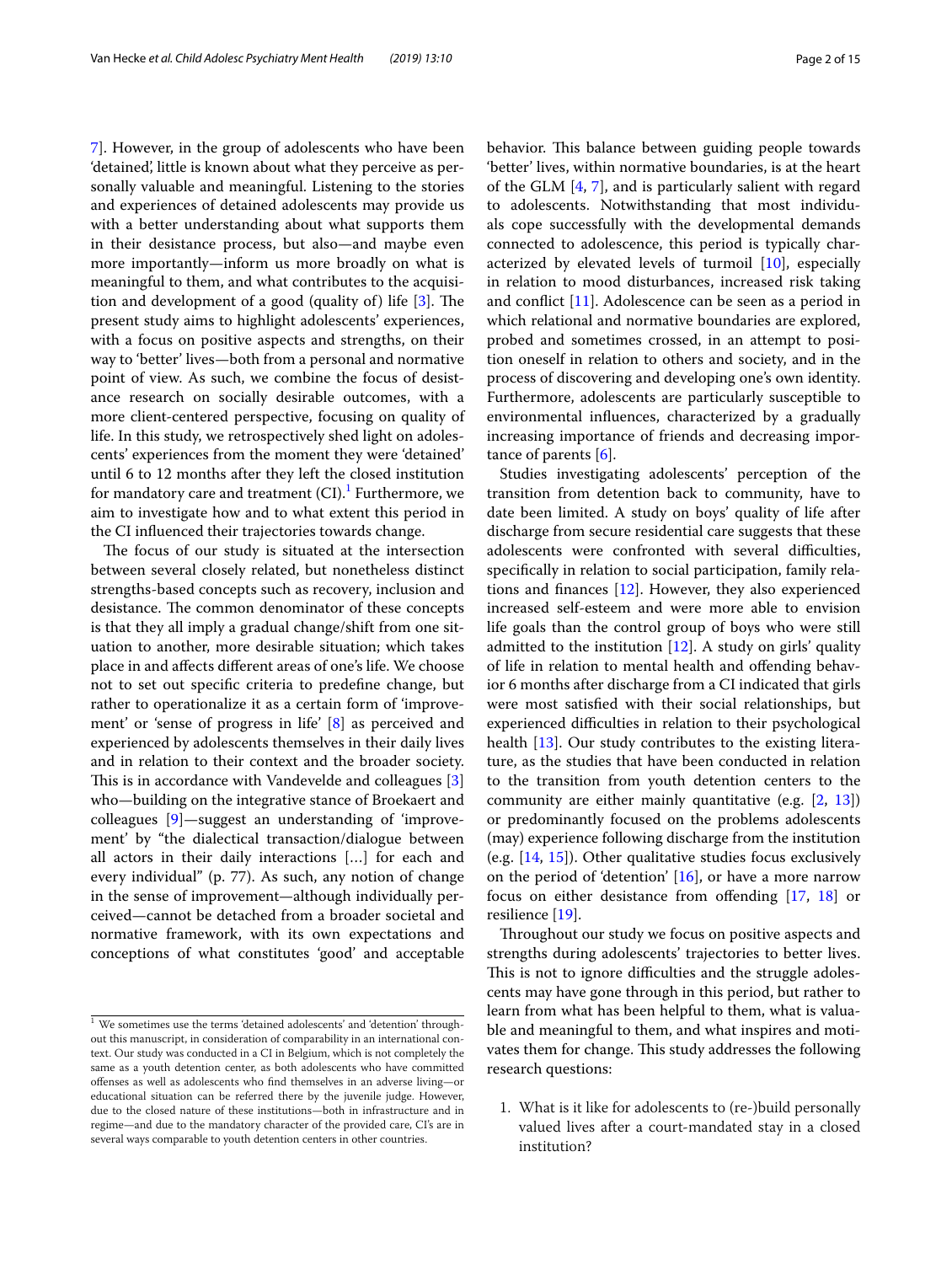- a. How did adolescents experience their stay in a closed institution?
- b. Looking back, how do they make sense of their stay in the closed institution?
- 2. How did adolescents experience change and what has been supportive and motivating for them on their way to change?

# **Methods**

# **Setting**

In Flanders—the Dutch speaking part of Belgium—adolescents who exhibit antisocial and/or deviant behavior that may compromise their own or society's safety, or adolescents who fnd themselves in an adverse living or educational situation, can be referred to a closed institution for mandatory care and treatment (CI). These institutions are in several ways comparable to youth detention centers in other countries, and have both a pedagogical and restrictive function [\[20](#page-14-16)]. Currently, the Flemish CIs are evolving from a pedagogical, social welfare model to a more risk management oriented model, in which adolescents are guided in their trajectories towards a better future by mitigating the risk of recidivism and enhancing their quality of life [\[21\]](#page-14-17). Placement in a CI is intended to get the adolescents "back on the right path"; to prevent recidivism through offering them a shelter, guidance and treatment; and to re-socialize and re-integrate the adolescents in preparation for their 'return to society' [\[20,](#page-14-16) [21](#page-14-17)]. Guidance in a CI is characterized by a highly confning and structured regime, in which the adolescents gradually receive more freedom and responsibilities. Furthermore, adolescents go to school on campus, and receive both a group based and individual educational, pedagogical and therapeutic program [\[21](#page-14-17), [22\]](#page-14-18). In 2016, 914 adolescents, of which only 12.6% were girls, were placed in a CI for an average duration of 128 days  $[23]$  $[23]$ . The current study was conducted in the CI De Zande, one of the four Flemish CIs, which has a capacity for 100 boys and 54 girls [[23](#page-14-19)]. In 2016, 193 boys and 115 girls were assigned to De Zande, with a mean length of stay of 148 days [\[23\]](#page-14-19).

#### **Study design and procedure**

The current qualitative study is part of a larger research project at Ghent University on detained adolescents' quality of life and protective factors, and their relation to recidivism 6 months to a year after discharge from the CI. The project is a mixed methods study in which approximately 200 adolescents (boys and girls) are followed up by means of a four wave longitudinal research design: T0 in the frst 3 weeks of their stay in the institution, T1 and T2 during their stay in the institution, and T3 when the adolescents have left the institution for at least 6 months. The following inclusion criteria were applied for adolescents' initial participation in the study, and were assessed by the CI's staff for each entering adolescent: (1) being sent to the CI for at least 1 month,  $(2)$  having sufficient knowledge of Dutch, and (3) having sufficient cognitive abilities to complete the questionnaires. Adolescents were eligible to participate in the qualitative study on condition that they were not residing in a CI again at the time of the interview.

The qualitative study is situated at  $T3$ , when the adolescents have been out of the institution for at least 6 months. At baseline measurement (T0), adolescents were asked for their willingness to participate in the following measurement moments. If they agreed, contact details were exchanged so that researchers were able to contact the participants again after they left the institution. At this last moment (T3), the questionnaires from T0 were repeated, and, for the frst 25 adolescents who agreed to do so, an additional in-depth interview was conducted. All adolescents participated in the study on a voluntary basis, without any fnancial or material reward. Ethical approval for the study was obtained from the Ethics Committee of the Faculty of Psychology and Educational Sciences of Ghent University (E.C. decision: 2016/11).

#### **Sample**

The study sample consists of both boys  $(n=10)$  and girls  $(n=15)$  who had been out of the institution for almost 8 months (*M*=7.92; *SD*=1.35; min. 6 months, max. 11 months). Eleven participants were referred to the CI because of an act defned as an ofense (e.g. fghting, burglary, shoplifting, …), four participants because of an 'alarming' or adverse living situation (e.g. truancy, running away, prostitution, …), and 10 participants because of a combination of both. Nine out of the 25 participants were of non-Belgian origin (Moroccan, Tunisian or French). For 11 participants, it was their frst stay in a CI, while 14 of them had already experienced one or several periods of detention. Participants' age varied between 15 and 18 years old, with a mean age of  $17.04$  ( $SD = 0.889$ ). At the time of the interview one participant was 15, six participants were 16, nine participants were 17 and nine participants were 18 years. Eight of the participants were living in an open institution at the time of the interview, seven of them were living with either one or both of their parents, four were living independently with some form of professional supervision and support, three of them were temporarily living with friends or distant relatives, and three participants were residing in a psychiatric institution. With regard to re-admissions to a CI; four participants had been re-assigned to the CI for a 2 week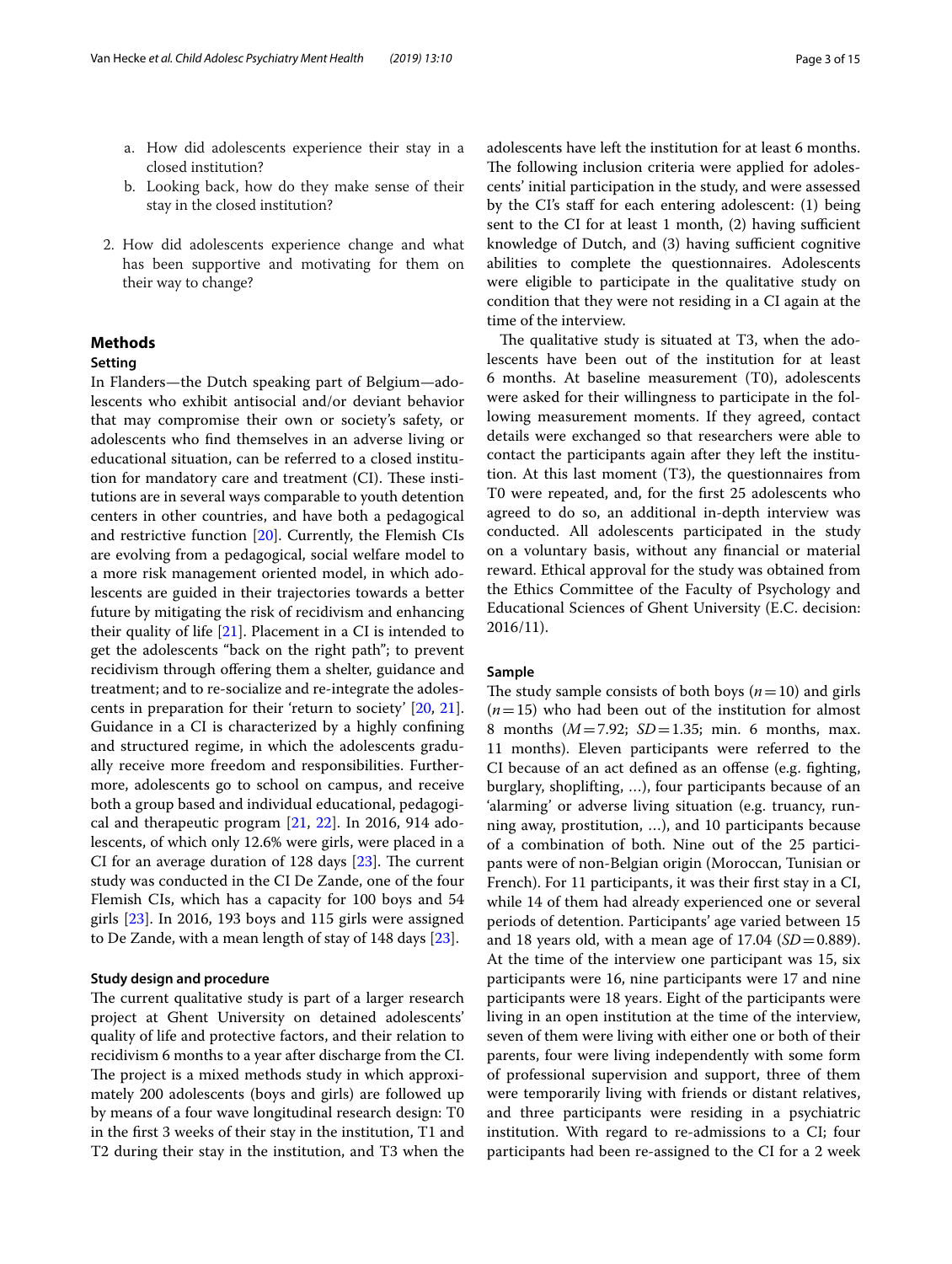

<span id="page-3-0"></span>time-out program in the months between the moment they left the institution and the interview, one participant was sent back for 3 months, and one participant spent 4 months in adult prison.

## **Interview**

In-depth interviews were conducted with 25 adolescents who left the CI 6–12 months earlier. A topic list was used in order to systematically explore a number of themes (e.g. looking back at the period of detention and the subsequent months; refecting on changes in life before and after staying in the CI; experienced strengths, sources of support and positive aspects in diferent life domains during and after the period of detention). This topic list could be adapted fexibly during the interview as participants were encouraged to speak as freely as possible. The interview location was agreed upon in consultation with the participants, and varied from the participants' house or institution, to their school or day care center or a quiet public place. Participants were asked to do one-on-one interviews, but three of them felt more comfortable with a friend or relative nearby, so this choice was respected. All interviews have been conducted by the frst author, who had already seen the participants at least one time and most of them three times—during their stay in the CI. The average duration of the interviews was 73.03 min (range: 35 to 114 min). All interviews were audio-taped and transcribed verbatim, after which a thematic analysis was performed.

#### **Analysis**

As a frst step in the analysis, all interviews were read in depth several times and each individual story was reconstructed in a separate mind map in order to reveal the

unique pathways and contributing elements for each participant. Based on the central themes that came to the fore in the mind maps, a thematic analysis was performed on all interviews using the software package NVIVO11, which enhances the transparency and efficiency of the coding process  $[24]$  $[24]$  $[24]$ . During this coding process, the initial "coding tree" was both expanded with relevant themes and subthemes, and some themes were re-organized, until a coding structure was reached which captured themes that hold for the majority of the participants; as well as singular, ideographic experiences, evaluations and appraisals. Smith [[25\]](#page-14-21) refers to this as "the balance of convergence and divergence" (p. 10) in which one strives to depict shared themes while at the same time looking for the particular meaning of this theme in each individual story. The results of our thematic analysis are presented by a schematic overview of the themes and subthemes that were identified. These themes are described and illustrated by means of participants' quotes.

# **Results**

During the analysis process and based on the mind maps of all 25 interviews, fve broad themes emerged out of the data: (1) strengths and resilience, (2) re-building personally valued lives, (3) making sense of past experiences, (4) moving away from a harmful lifestyle, and (5) (in)formal social supports. Each of these themes contains a number of subthemes (Fig. [1](#page-3-0)), which will be discussed in more detail below. The themes and subthemes show some overlap. This is connected to the nature of human narratives, which is complex, unstructured and full of paradoxes. Moreover, the dialectical process of the interview itself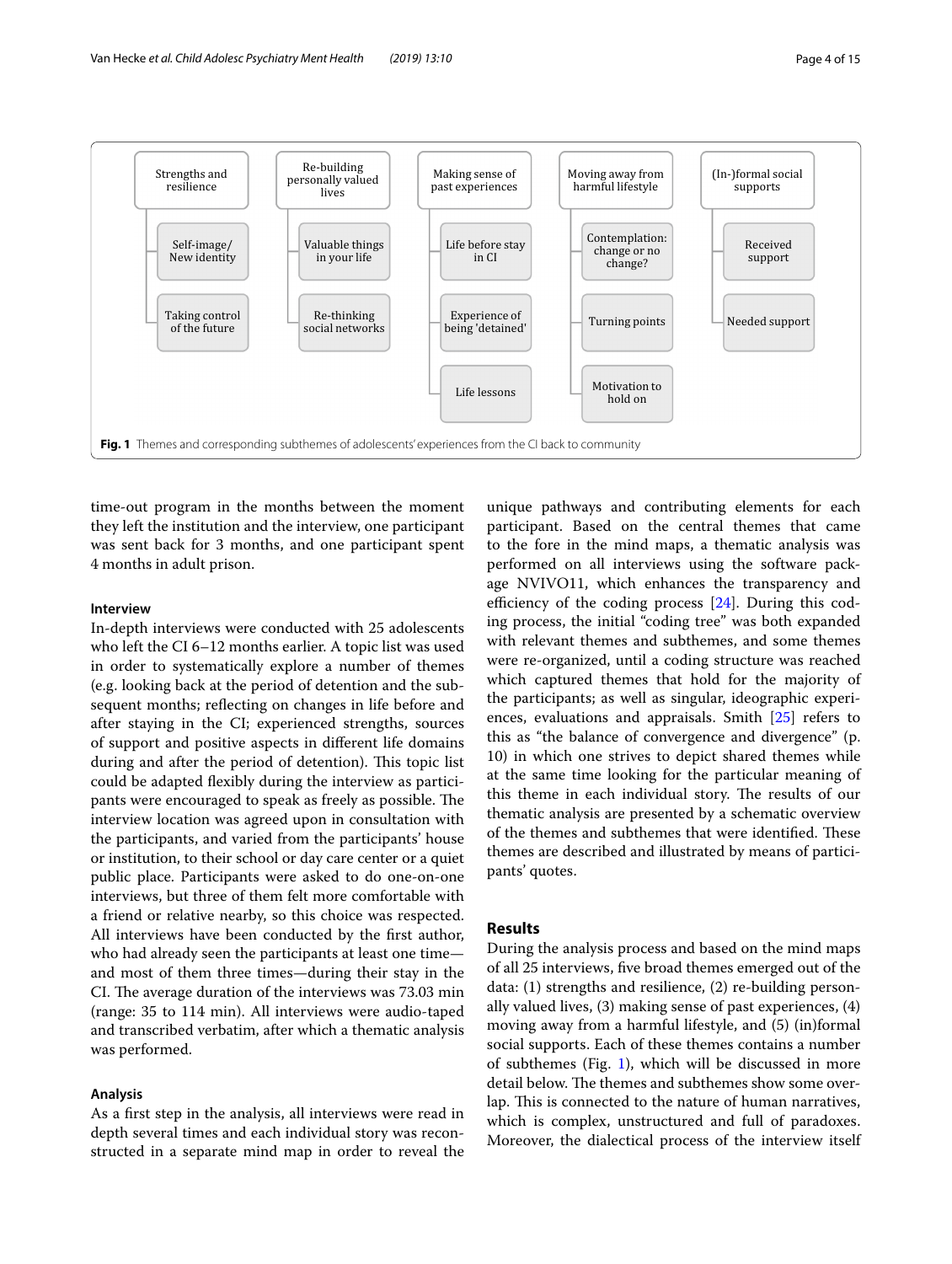can re-structure and re-frame participants' appraisal and sense making of their experiences.

#### **Experiencing strengths and resilience**

This theme is closely related to the concept of 'agency' and can broadly be categorized in the subthemes: 'selfimage/new identity'; and 'taking control of the future'.

#### **Self‑image/new identity**

Adolescents frequently mentioned low self-image or selfesteem when talking about the period before and during their stay in the CI, often accompanied by feeling ashamed of the things they had done in the past and the way others (used to) see them. However, adolescents who felt like they had succeeded in making some signifcant changes in their lives, argued that it made them feel better and proud of themselves, which in turn contributed to their motivation to hold on. In the same respect, adolescents emphasized the strength of important others (e.g. their parents, friends, a group worker he/she feels connected with, a teacher, …) noticing and appreciating these changes. For some, it was mostly through the eyes of others that they were able to start seeing themselves in a more positive way again. Consistent with experiencing improved self-esteem, participants sometimes tried to get rid of the old version of themselves by adopting a new identity, one in which they felt able to be proud of themselves.

*"People used to see me as a junkie, and they were right back then. But that is not who I am, not who I want to be. I am no longer a weirdo. My teacher said she sees me as a role model for some other stu*dents now. That makes me so proud. One of the first *times I am actually proud of myself" (Adam, 17, living with parents)*

*"I was selected by the 'Commissariat for Children's Rights' to be in the jury for a prize. We can say what is good and what goes wrong in childcare […] like a parliament, all very fancy, we even slept in a hotel. I told my story to some high-ranked people, one of them was fghting her tears, imagine that! I told everything I have gone through, all the pain and anger. My story moved her. She is a director or something like that, and now I am working with her, trying to fnd out how we can make things better" (Yasmine, 17, living in open institution)*

Adolescents in our study had often been—mostly involuntarily—the recipients of care and support in the past. Consequently, they enjoyed being able to switch the roles, and become the ones who gave support to others, who were able to—because of their

own experiences—help others out. Wanting to protect younger siblings, or simply to be a good example for them was an important drive for some of them. Others indicated they do not want anyone to feel as bad or alone as they had been in the past.

*"Because of all that I have gone through in my life, I kind of feel like I have a special radar for people who are in trouble, I just feel it when I'm around them. I always try to help, either by listening or by distracting them from their problems. Everyone needs someone from time to time" (Sophia, 18, living independently)*

*"I just don't want my little sister to make the same mistakes. From all these years, I have learnt when things can go wrong. I will to be there for her on these moments. I don't want her to feel like she's on her own." (Lucas, 16, residing in psychiatric institution)*

#### **Taking control of the future**

This theme is connected to the 'self-image' theme, as participants indicated that it was in relation to—and by virtue of—a growing self-confdence, that they started believing in their own capacities to create a better future. The decisiveness to manage their lives was very palpable in some participants' stories. Furthermore, participants often stressed the importance of taking responsibility for their lives themselves, and not merely relying on others to improve their situation. This was also connected to recognizing and acknowledging their own share in mistakes from the past and drawing lessons from it for the future. Even though the individual responsibility for creating a better future was often stressed, some adolescents also referred to being able to ask help from others as a way of ensuring that everything went well.

*"A lot of people helped me and supported me in it [changing former lifestyle], and I am very grateful to them, but in the end, I was the one who had to make the switch in my mind, and then act accordingly, no one else could do that for me. […] I can count on them, and if things go wrong in the future, I will tell them. I'm not so stubborn anymore to think I can do it all by myself " (Isabella, 15, living in open institution)*

*"Every person must work on his own future. I am the only person who can ensure that everything goes well for me. I do not hope for a better future, because I just have to make it happen myself " (Oliver, 18, living with mother and brother)*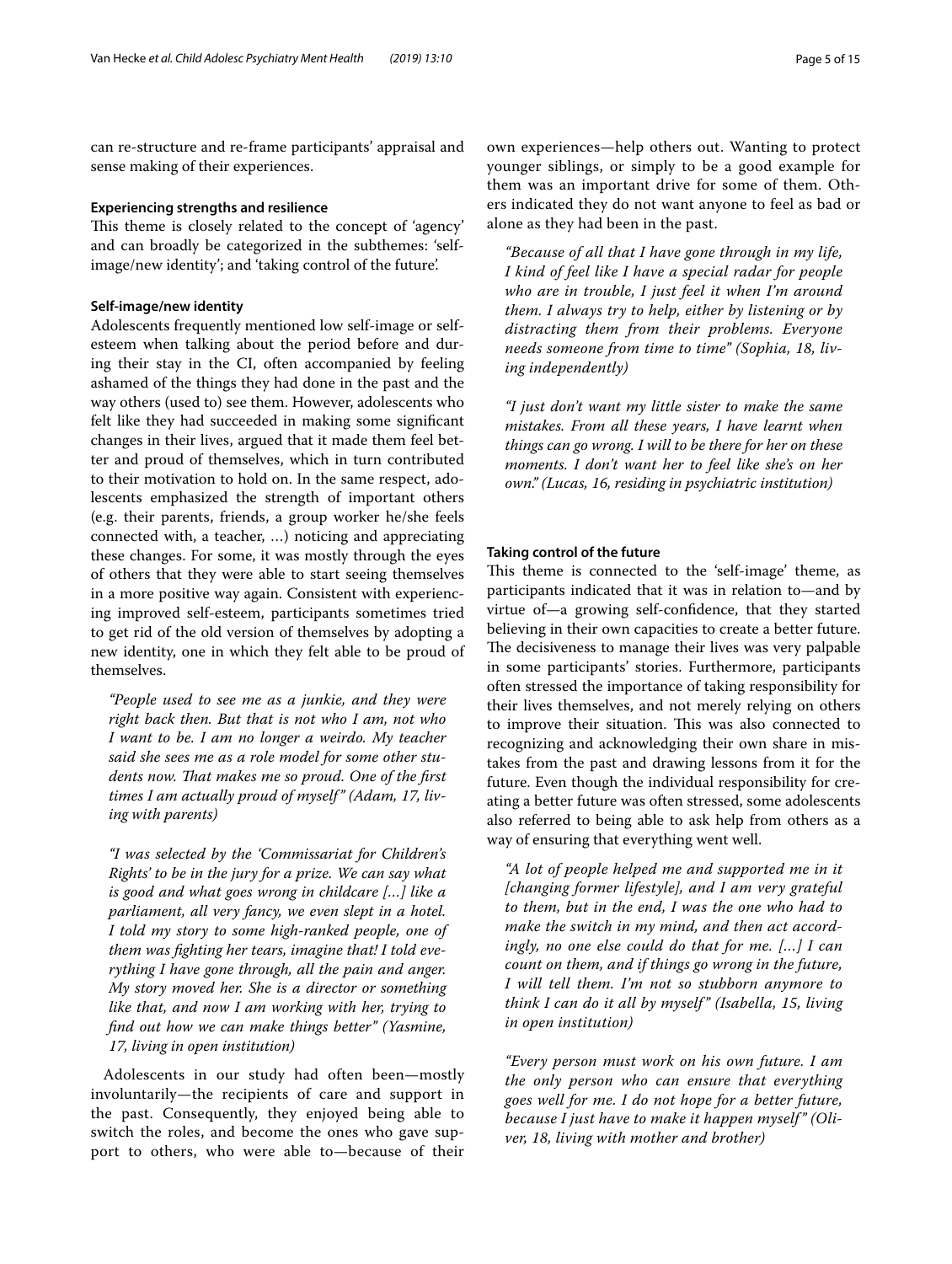# **Re‑building personally valued lives** *Valuable things in your life*

This subtheme relates to inspiring and motivating elements in the adolescents' life, and is related to the question "what gives direction and meaning to your life?". Five of the adolescents—all of them Muslim—identifed religion as the key element in their lives, helping them defy hard times and guiding them to make the right choices. Being able to experience and express their religion during their stay in the CI had been very helpful and strengthening for them.

*"My faith ofered me some hope again, I had something good to focus on […] I have never been happy in my life. I could not believe that there is any God who would want that, so I thought of my stay [in the CI] as a chance from him to bring better things into my life" (Hannah, 17, living in open institution)*

While talking about what is valuable and inspiring in the adolescents' lives, important others were frequently mentioned. Mostly, these important others were family members, such as parents, siblings or grandparents, with whom the adolescents experienced—or used to experience—a loving or caring relationship. Wanting these others to be proud of them and trust them (again) was a central theme in adolescents' stories. Family members were mentioned most frequently  $(n=12)$ , but close friends  $(n=8)$  and intimate partners  $(n=7)$ also contributed signifcantly to adolescents' willingness to change. Intimate partners were only mentioned by girls, while close friends were mostly referred to by the boys. Moreover, professional caregivers  $(n=8)$  and school teachers  $(n=6)$  can play a significant role in the adolescents' life. Experiencing success at school, either by obtaining good grades, or by having teachers who believe in the adolescents and encourage them, contributed greatly to some adolescents' sense of well-being.

*"She [former group worker] is the most important person in my life. She has always been there for me. I even got my very frst birthday present from her. […] She comes to visit me from time to time […] I'm always looking forward to that, even though she nags at me when I'm behaving stupid". (Charlotte, 17, living in a studio with professional support)*

*"My boyfriend, but also my teachers, they are the most important ones in my life [...] They talk to me, they are interested in who I am, I can be a cheerful and enthusiastic girl when I am around them, not 'that girl who lives in an institution" (Ella, 16, residing In psychiatric institution)*

*"I feel happy here [at school], they [teachers] don't put too much pressure. Most of us are 'problem children', we all have our stories […] the atmosphere is good, we all respect one another. You don't get punished for having a bad day. They talk to you, asking you what's going on. Tat's why it works for me… yell at me and I will do the opposite…" (Emily, 18, living with mother)*

When asked "what is important for you to feel good?", adolescents mentioned a variety of themes. Some of these themes appear to be highly valued by most of the participants: (1) being surrounded by loved ones and experiencing pleasure with them; (2) experiencing freedom; and (3) themes related to 'procedural justice'. The first aspect has been reported above. The second one, 'experiencing freedom', can be perceived on diferent levels: literally as in not being locked up—and having the freedom to go when and where one wants to go; but also in a more figurative sense, as in being able to have your own thoughts and make your own choices, as well as to express yourself and to be able to show the 'real' you. Adolescents referred more often to freedom in this more fgurative sense (freedom of mind) as one of the things they missed most during their stay in the CI, and which they highly valued in their current lives. As such, the freedom-theme is closely related to the third valued aspect: experiencing 'procedural justice'. Several adolescents emphasized this theme as they had negative experiences with it in the past. Some examples of things that contributed to the perception of fair treatment are: being fully informed on one's own trajectory, being listened to and having the opportunity to tell your version of a story, as well as being treated as a full-fedged discussion partner.

*"We all had our masks on [in CI], because if you really say or show what you think, you will probably get punished. It made me feel like a dog sometimes: be good and shut up. Here [current institution] I feel*  like I can say anything. That's such a relief" (Yas*mine, 17, living in open institution)*

*"Tey [juvenile judge and social worker] listened to me, but only because they are obliged to do so. They were not at all interested in what I was thinking, they had their mind made up in advance and that was it. It made me feel very powerless" (Nathan, 16, living with mother and sister)*

Participants' goals were related to the life stage they were in and were connected to the desire of living more independent and autonomous lives. Finding a paid (weekend) job was the most frequently  $(n=15)$  mentioned short-term goal, and being able to earn money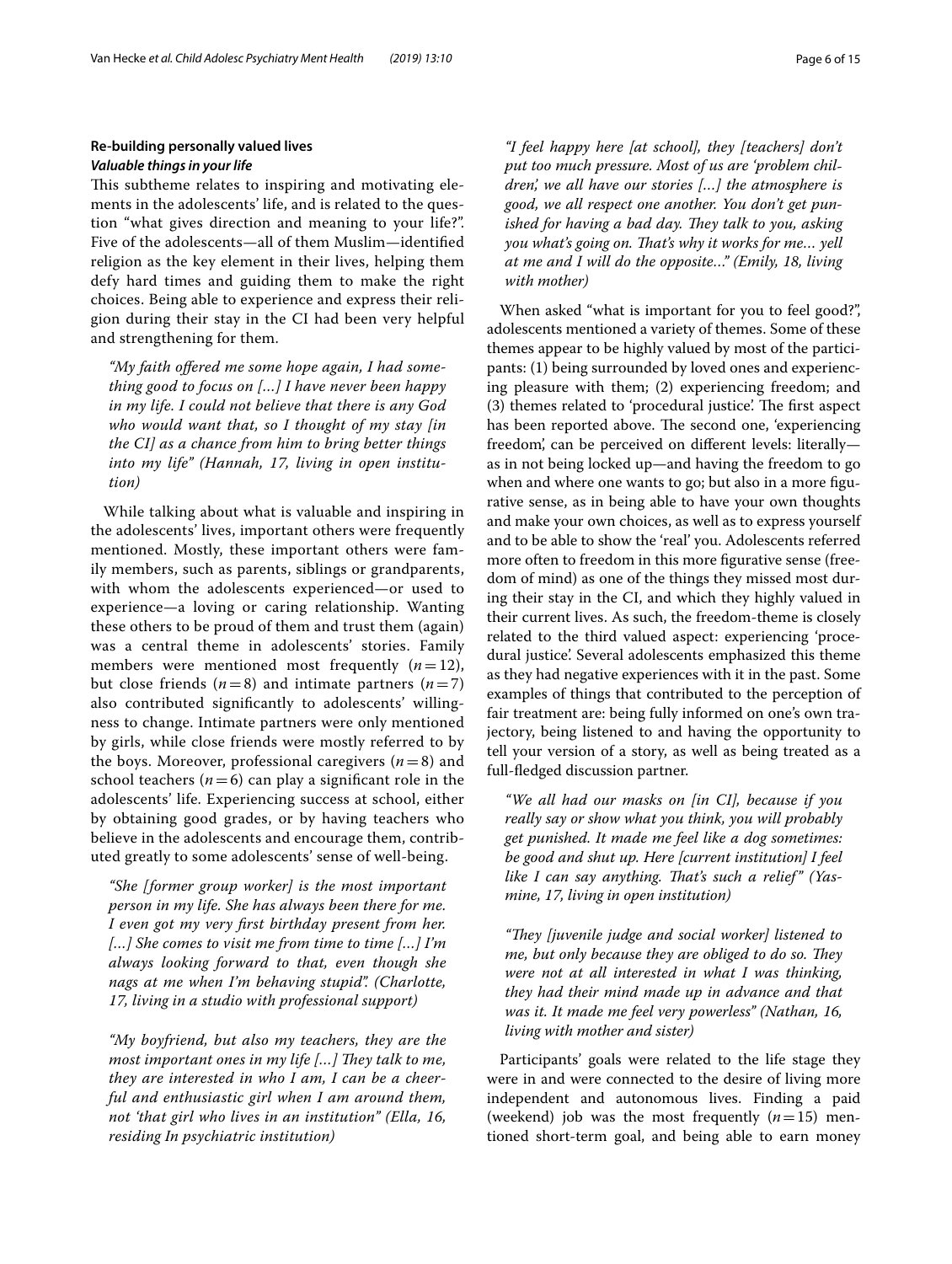was the predominant reason for the adolescents to want a job. Almost all adolescents  $(n=18)$  were worried about their fnancial situation. Seven participants also stressed the importance of 'having something useful to do' and 'not getting too bored' (as they feared they would get in trouble then) as the main reason for wanting a job. Furthermore, some of them saw it as an opportunity to prove their good intentions to their parents or even the juvenile judge. Besides fnding a job, other goals were related to school or education. For a large subgroup of the adolescents, this was an ambivalent goal, as they experienced turbulent school careers, often characterized by long periods of truancy or drop out. Some of them saw school as a fnalized chapter in their lives, but most adolescents did hope to obtain a diploma or certifcate 1 day in order to get a good job and an honest pay for it.

A striking observation during the interviews was that most participants, apart from some who had clear professional aspirations (e.g. working in restaurants, becoming a sports teacher or working in a day care nursery), seemingly did not really dare to dream or at least spoke very cautiously about their future aspirations. Most of them indicated they just hoped to be able to have a normal life and to be happy 1 day, and some of them expected that having a family of their own would contribute to that. As such, fnding some form of inner peace, together with leading a more independent and autonomous life, seemed to be central themes in the adolescents' current lives.

*"There is just too much going on [...] I think the best thing I can hope for is that… I don't know… One day I will have a normal life or something like that… That would be a lot already" (Oliver, 18, living with mother and brother)*

### *Re‑thinking social networks*

Throughout the adolescents' stories, family and friendsand to a lesser extent intimate partners—played a very important role, either positive or negative. Mostly, they were a source of unconditional support, and the ones who brought joy into the adolescents' lives. However, sometimes family members and friends were also jointly responsible for difficulties the adolescents experienced, which may have led them to take the decision of distancing themselves from these networks. The ambivalence concerning this theme, and the pain and doubt that went along with it, was very tangible in some adolescents' accounts of their frst weeks and months after leaving the CI. They felt torn between, on the one hand engaging in self-care by not seeing these persons any longer, but on the other hand missing them and the positive things they brought (e.g. joy, adventure, feeling important, …) into their lives. This led some adolescents to give up on their intention to stop seeing these others, while others persevered and actively focused on other persons in their lives or looked for new networks by joining a new sports club or going to another school.

*"I shut down all contact with her [mother]. She has never been good to me, but still, it hurts […] I try to surround myself with positive people […] I'm often with my aunt now, she is like a sister to me […] and I got back in touch with some girls from the youth movement I joined as a child" (Chloe, 17, living in open institution)*

*"[in the CI] I planned on not seeing my friends anymore, and I did in the beginning. But I don't go to school, no job, I just played video games from morning until night. It drove my mom crazy. Not really an ideal life either, you know […] When they [friends] heard I was back, they came here to pick me up to go partying. Mom didn't want me to go, but I did anyway. I felt happy again that night, like nothing had changed […] Life is just better with friends" (David, 18, living with mother)*

#### **Making sense of past experiences**

Most adolescents perceived their stay in the CI as a drastic and stressful life event, using terminology as "my life before and after". During their stories, they often tried to make sense of and seek for explanations for the things that happened in their lives and that led them to their current situations.

# *Looking back at life before detention*

Adverse and traumatic childhood experiences (ACEs) were present in nearly all adolescents' stories (20 out of the 25). Notwithstanding most adolescents' difficult and harsh circumstances prior to their detention, they often referred to this period with a certain melancholy or nostalgia, describing it as 'adventurous', 'fun' and 'making them feel alive'. Others described their lives before the CI mostly in negative terms as unhappy and sometimes desperate times.

*"I lived on the streets. I was often scared and lonely. At a certain point I was actively trying to get arrested so that I could get some rest and help" (Amy, 17, living in open institution)*

*"I often miss my former life [before stay in CI]. It was exciting and adventurous […] I felt more alive back then. but it also ruined me. I haven't been to school since I was 14, I spent part of my teenage years behind bars, I screwed up with my family" (Aaron, 18, living independently)*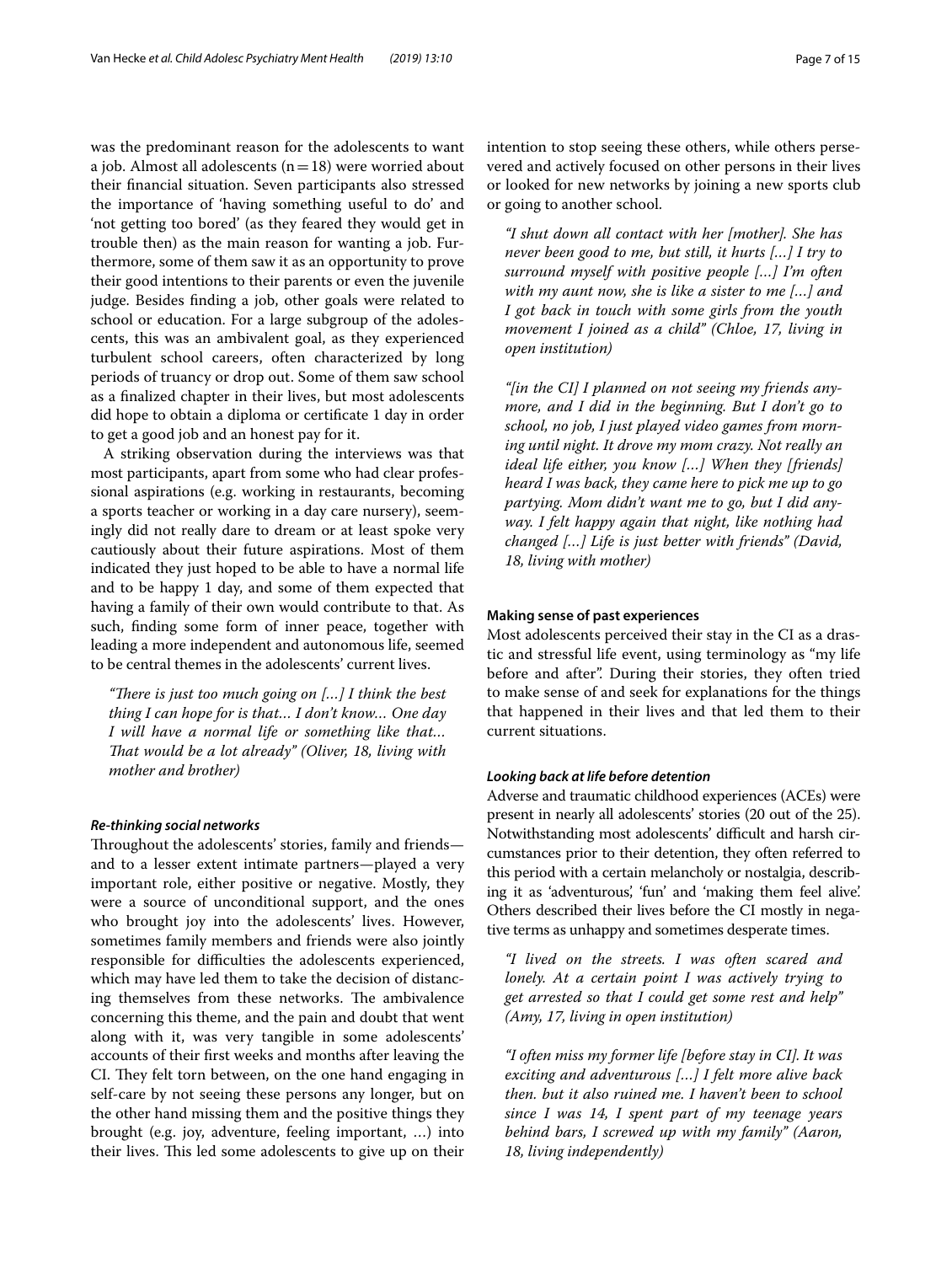#### *Experience of stay in the CI*

Unsurprisingly, most adolescents did not like their stay in the CI, and feelings of being frustrated, lonely and powerless were often mentioned. However, adolescents also mentioned a variety of positive aspects connected to their stay in the CI; experiences, events or persons that offered comfort, encouraged them, motivated them and made them feel worthy. Seven adolescents described their stay in the CI as a shocking experience and consequently a real eye-opener; a starting point to turn their lives around. They talked about it as 'an opportunity' or 'a chance being given to them'. Others perceived the CI as a sort of 'moratorium', a period in which they were taken away from their own environment, but in which nothing really changed, and afterwards everyone simply returned to his/her own life. A number of adolescents indicated that their stay in the CI was—at least in hindsight a good opportunity for them to diminish or even stop using drugs.

*"It [not having drugs] was hard, but after a while, I started seeing things very clear again. It felt like the fog I used to be in was going away, and I could see a new me […] one who is alive, who is able to laugh and enjoy things […] It was like rediscovering myself" (Adam, 17, living with parents)*

Adolescents clearly diferentiated between group workers and staf members who had been 'good' and 'helpful' to them and others who did not. Almost all adolescents had at least one group worker or staff member who was important for them, whom they experienced a trusting relationship with. The following key elements were emphasized as important aspects to perceive a relationship with the staff as positive: 'experiencing warm and genuine care', 'being reasonable/being able to handle rules flexibly', 'getting trust', 'seeing the good in the adolescents' and 'being able to have fun'.

*"I felt closely connected to one of the group workers […] He was like me, 'chill'. Not making a big deal of everything […] He made me push my boundaries during sports activities, but also on a more personal level" (Alex, 17, living in an open institution)*

"They [two group workers in CI] cared for me in a *parental and soft manner. I never expected that but it felt good. They made me feel important [...] I still call them sometimes" (Eliza, 18, living with boyfriend)*

Furthermore, adolescents experienced support and pleasure by engaging in friendship relations with other adolescents in their group. Having friends in the institution seemed to contribute signifcantly to boys' feelings of wellbeing. These friendships were described as rather superficial, mostly revolving around pleasure and a way to counteract boredom and isolation. For the girls, the friendship theme played out in a more ambivalent way. Eight of the girls indicated they kept distance from the group in the frst weeks as they did not want to get involved with "those criminals or prostitutes". However, almost all girls did engage in close friendships with others in their group after a while. Unlike for the boys, this seemed to induce high levels of distress for girls, with lots of gossiping and fghts. Four girls, however, emphasize the close bond they experienced with other girls in their group as the most important element that helped them throughout their stay.

*"We [the girls] were always there for each other, helping each other out, you know, we have been through the same kind of stuf […] I had two very close friends in my group, we pulled each other up, they were like family to me" (Olivia, 17, living in open institution)*

Other elements that were perceived as helpful during some adolescents' stay in the CI, were educational and sports activities, as they contributed to the feeling of 'having something useful to do' and 'experiencing pleasure'. Whereas most adolescents complained on the amount of time they had to spend in their room, for some others these moments became valuable and it taught them new ways of organizing their free time (e.g. reading, writing in a diary, getting some rest, listening to music, making lists and plans for the future,…).

*"I learnt how to read in the CI. I knew how to do it from primary school but I have rarely been to school since then so I did not really […] But there, those frst weeks, I was so bored that I started reading books […] it feels ridiculous to say but it changed my life. I spend every free hour at the library now" (Aaron, 18, living independently)*

Six adolescents were able to move to a more open group in the CI, in which they were gradually prepared for life outside the institution. Adolescents received more freedom in this group and also more responsibilities (e.g. having the chance to go on their own school or to have a job in the neighborhood of the institution). They talked about this as a very positive experience, as they had the feeling their group workers trusted and believed in them. The rules in this group were not as strict as in the other groups, which was highly valued by the adolescents. Moreover, being able to have contact with the outside world was perceived as very helpful.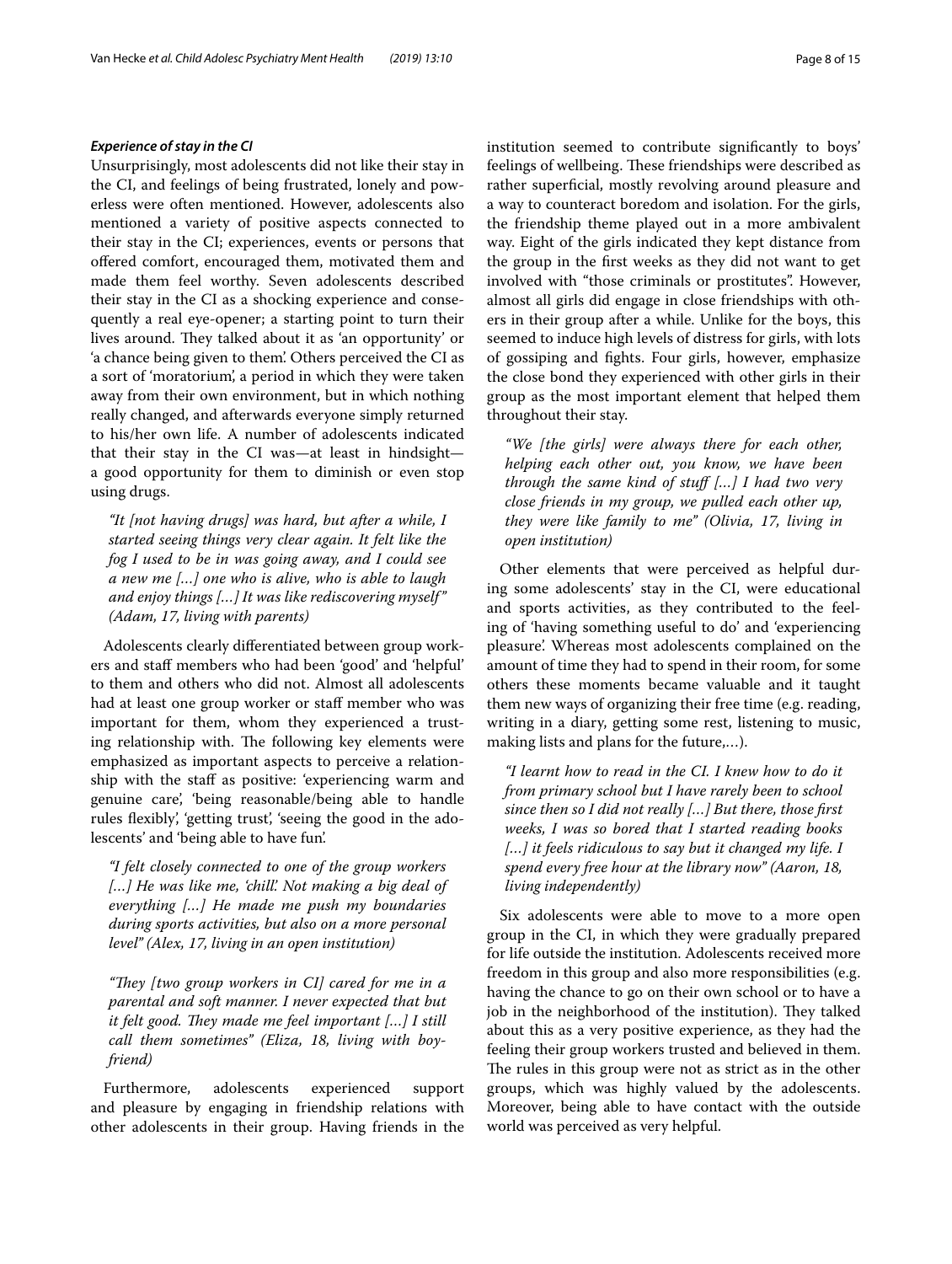### *Life lessons*

Notwithstanding the fact that most adolescents perceived their stay in the CI as an unpleasant experience, most of them draw some important individual lessons from it. It made them re-think the choices they had been making in their lives up until then, it made them realize who and what was important in their lives and for some, it gave them hope for a better future. Being away from their own environments enabled some adolescents to look at their own lives from a diferent perspective, and to re-evaluate the people and activities in their lives. Furthermore, it gave them a clearer view of what they really wanted to achieve in their lives. For some adolescents however, the experience of being 'detained' was extremely frustrating, leading them to complete disinterest and even aversion of professional care.

*"It made me realize that I have to look after my own, that I should stand up for myself and not letting others determine my life and future" (Lucas, 16, residing in psychiatric institution)*

*"People change, at least I did… A lot of bad things happened in my life and at some points I was the one making it even more difcult. Tat makes me sad sometimes but the most important thing is that you learn from it […] When you're in trouble, talk to people, when you're feeling bad, talk to people. I used to hate all caregivers, but I know now that you just have to look for the good ones" (Amy, 17, living in open institution)*

*"It [stay in CI] defnitely changed me. I still have nightmares sometimes. It made me anxious. I am never at ease anymore, because I know now that people can take away everything from you if they want to. At night, I make lists of everything I want to do, everything I want to achieve. It all has to happen here and now. I am only seventeen and I am looking for an apartment, I want a job, I want a partner and a child as soon as possible. Not later, but now, because I am afraid I won't get the chance anymore […] I am not waiting any longer, if there is something I want, I go for it" (Charlotte, 17, living in a studio with professional support)*

*"The most valuable thing they [CI] have done for me, is giving me hope again. They made me believe that things can get better and that there are people out there who care about me" (Eliza, 18, living with boyfriend)*

At the time of the interview, most of the adolescents had already changed some aspects in their lives, or were currently trying to stop displaying harmful behavior (e.g. using drugs, stealing, getting into fghts).

#### *Contemplation: to change or not to change*

Adolescents took divergent positions in relation to this theme. Furthermore, some adolescents switched from one position to another during the frst weeks and months after 'release' from the CI. Most adolescents experienced some ambivalence in the decision on changing or not changing particular aspects of their lives. Some of the reasons or motivations for adolescents to change have already been discussed in the previous themes. The most important considerations or drives for change were: "to make important others proud (again)"; "because I have new responsibilities" (e.g. pregnancy, having to pay a house rent, having a job); and "for myself" (self-respect and growing self-confdence, improving health, for a better future). On the other hand, for those who choose not to change, or who 'relapsed' into old habits, the main considerations or reasons for this were: "reaching the age of legal majority/no more involvement of youth care", "infuence of (old) friends", "fnancial considerations", "being happy with one's own life and corresponding lifestyle", and "wanting to experience pleasure".

*"I have changed a lot due to my relationship, but also just… you know, I have to do everything myself, living alone made me grow up. I have to pay my rent, have to clean my house, all those things. I don't have time for the childish stuf anymore. You have to behave like a grown up, and not like a seven-yearold. Tat rebellious life is a bit over for me" (Jessica, 18, living independently)*

*"I try not to do it [stealing] anymore, because if I get caught I would be too ashamed to ever look my parents in the eyes again […] but sometimes I have a girl, you want to have a drink, take her on a date… You need money for that…" (Nathan, 16, living with mother and sister)*

*"It was the best time of my life, the worst because we had nothing, but the best because we did whatever we wanted to do, we did not care about anything or anyone, just having fun, all day, all night […] I could be me, just me. Now people expect me to become a new me, a boring version of myself, but what's in it for me?" (Dylan, 18, living with relative)*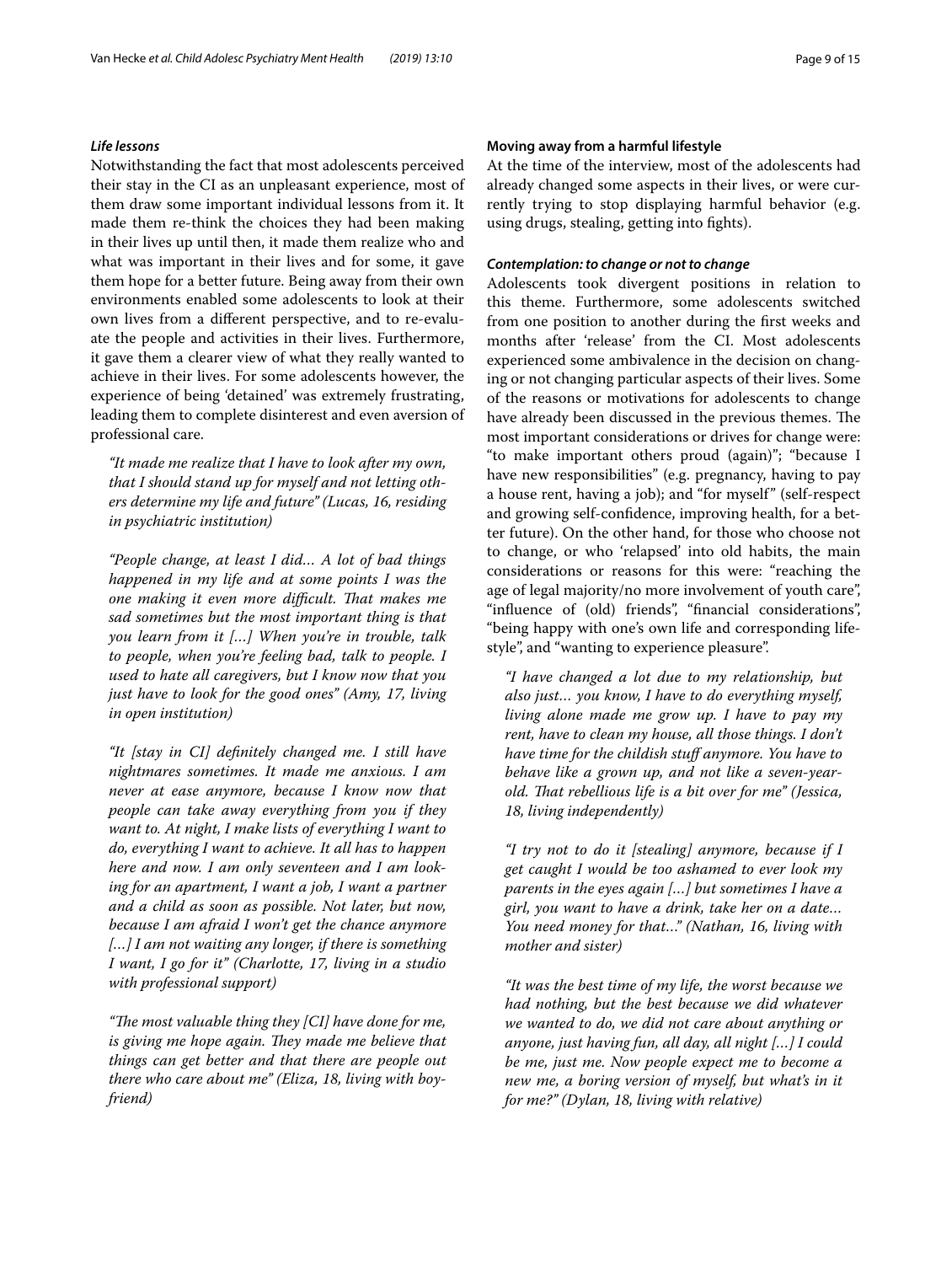#### *Turning points*

This is closely related to the contemplation-theme. For some adolescents—describing their stay in the CI as a life changing event—the mere fact of being sent there can be seen as a turning point. For others, turning points were linked to people rather than to specifc moments in time. Five adolescents designated their current boyfriend or girlfriend as the ones who were responsible for and motivated them in their change process. Others were mostly prepared to make some changes because they wanted their parents and siblings to be proud of them, and because they wanted to become proud of themselves again. Friends and peers could both play a supportive and encouraging role for adolescents in changing or maintaining their new lifestyle. However, some adolescents' stories showed that friends could trigger relapses in old habits as well. Building up new networks appeared to be a very powerful—yet hard to realize—hook for change. These networks were sometimes found by joining a new sports club, or for some adolescents by moving to a new school or a new (open) institution. Having people in their life was a frst step, but an even more compelling aspect for the adolescents was that these people genuinely cared about them, and made them feel worthy and important. Some adolescents indicated 'getting a (new) chance' as a hook for change, e.g., getting in contact with and apologizing to their victims, getting a job, being re-admitted to their old school, having the chance to live independently (mostly with professional support), getting fnancial support…. Furthermore, being able to address faults from the past, and to be forgiven or be seen diferently by others was an important turning point in some adolescents' lives.

*"I am not proud of what I have done, but I am not ashamed either. I have done my sentence and I learned from it […] I don't want to keep living in the past […] I got the chance to come here, to go to school again, I am doing good, my teachers like me and I get along very well with my group workers. Why would I want to ruin that?" (Chloe, 17, living in open institution)*

### **(In‑)formal supports** *Received support*

Adolescents' stories showed that both formal and informal networks can play a signifcant supportive role in their lives. Adolescents experienced support from their family, intimate partner, friends and peer group, but also from school, teachers and professional caregivers—provided that the relationship was perceived as warm and sincere. Professional home based counselling following the period of detention was an ambivalent theme for a number of adolescents, because of the mandatory nature of this care. Notwithstanding adolescents indicated that they needed some form of support during this period, the received care was sometimes perceived as "too much, too invasive and too controlling". For some, this made them feel as if they were not trusted and as if they were still being punished for the things they had done.

*"When I am having a dispute or trouble with my mom, I can call her [home based counsellor], I can talk to her, that calms me down […] She is young, it is like talking to another youngster, but still it is different, because you don't discuss problems with your friends […] I have to see her three times in a week, so I will be relieved when it stops, because there are times when I don't have anything to say to her because everything is just normal. I would rather spend my time with my friends or girlfriend then" (Nathan, 16, living with mother and sister)*

#### *Needed support*

Most adolescents received some kind of support from their own network of friends and family. However, four adolescents indicated they have no social network to rely on, only the professional caregivers in their institution. While professional support, either in the form of residential care or home based counselling, was perceived as very supportive and helpful by about half of the adolescents, others referred to some difficulties connected to this. Some adolescents had the feeling their professional caregivers were preoccupied with providing emotional support, while at some points in their trajectories, adolescents mainly needed practical and fnancial support. They felt left out in the cold, and felt unable to tackle these challenges on their own. Furthermore, adolescents had the feeling that the structured way in which professional care was organized (e.g. having to go there at fxed times or someone coming to your house several times a week) was not an adequate answer to their support needs at that time, and was consequently sometimes perceived as a waste of time. This was connected to some adolescents' frustration of not being taken seriously and not being listened to, which consequently led them to feeling powerless and unable to direct their own life.

*"I have considered going to one [psychologist], because it's been a lot and there are days when I feel like I cannot do this on my own. But most days I am feeling ok and I don't feel like talking about my past. But it doesn't work like that. You have to make an appointment and then you have to go, no matter how you feel that day. If you have a good day, it might spoil the rest of your day, do you understand?*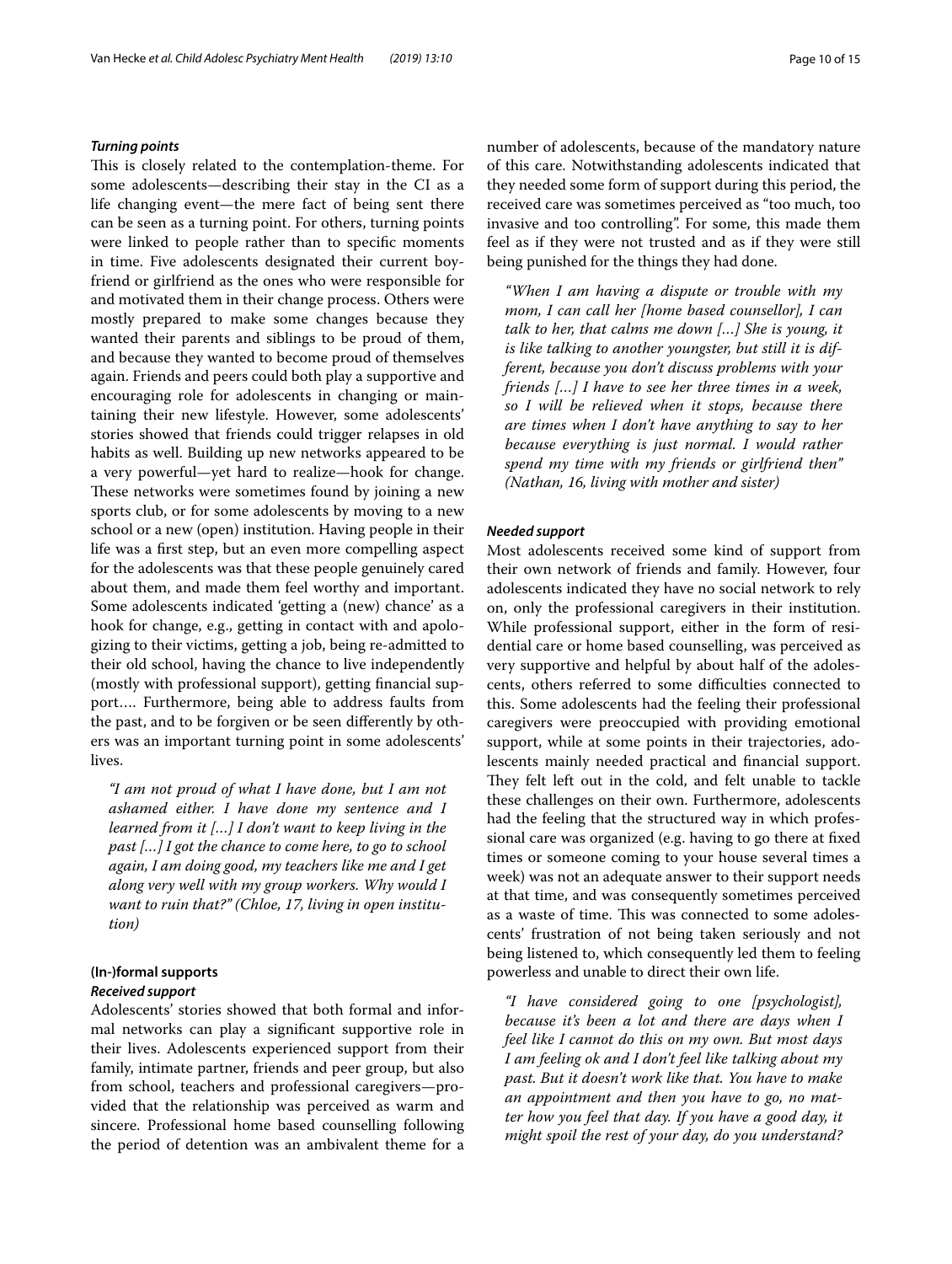*I just need someone for those days when I feel miserable and when I can't manage to get out of my bed, but you cannot expect these people to work like that" (Sophia, 18, living independently)*

*"Te only thing they have to do is listen to us, not treating us as if we are children or criminals or whatsoever, just talk to me, you know, like you would talk to a normal person. Just come to my house or have a drink with me, then you will maybe get to know me. My social worker invites me in her office two times a year, we sit there in this crazy white room and she is convinced she knows me and my family so good, that she can say what has to happen to us in the next year. I get very upset by that, because it feels as if they have taken away a large part of my childhood, and for what?" (Irene, 17, living with mother and sister)*

# **Discussion**

In this section, we frst formulate an answer to our research questions, followed by a more global discussion and refection on the results of our study. Furthermore, we discuss the strengths and limitations of this study, as well as its implications for research and practice.

# **What is it like for adolescents to (re‑)build personally valued lives after a court‑mandated stay in a closed institution?**

Adolescents experienced their return to 'regular life' in diferent ways, especially because—at least for some of them—several aspects of their lives had drastically changed after their stay in the CI (e.g. being admitted to a new open institution, going back to school for the frst time in years, not using drugs anymore, …). Some adolescents perceived these changes as positive and were predominantly enjoying their regained freedom and the new opportunities it brought them. For others, they felt lost and had the feeling they 'fell into a black hole'. Examples of this are: a girl who is not hanging out with her former deviant peer group anymore, but who has no other friends either; a boy who stopped selling drugs, but has no job or income; or a boy who quit doing burglaries, but misses the tension and adventure it brought into his life. According to the GLM [\[26\]](#page-14-22), one could say that these adolescents' trajectories were mainly guided by avoidance goals, with only limited scope for approach goals. This can be explained by the fact that some of these adolescents omitted or ceased several aspects of their former 'socially unacceptable behavior', often under pressure from others such as their parents, caregivers or the juvenile judge, but no—or only limited—positive replacements have taken place. As a consequence, they did not feel satisfed with their current lives, and were balancing and bouncing back and forth between holding on to this new lifestyle, or falling back into old behavior. This might imply that moving forward in the direction of a better life unfolds through a pattern in which adolescents first have to go through a difficult period-for instance by feeling a sense of loss in relation to their older life—after which they become able to reconstruct their lives again and through that return to a good quality of life. A similar pattern was also seen in a study with girls recovering from anorexia nervosa [\[27\]](#page-14-23) and is consistent with Cummins' subjective wellbeing homeostasis theory [[28\]](#page-14-24).

As placement in the CI induced—to a greater or lesser extent—discontinuity in adolescents' lives [[29\]](#page-14-25), most adolescents seemed to be looking for some new balance in their life, and highly emphasized the role of "important others" in this. Experiencing trusting relationships with people who are supportive, genuinely interested and committed, and who believe in them was deemed important in adolescents' accounts of what made them value their lives. This corresponds with a study conducted with adolescents in residential youth care, in which 'interpersonal relations' (i.e. having supportive and reliable friends and family) was designated by these adolescents as the most important domain for being able to experience a good quality of life [\[30](#page-14-26)]. Alongside support, adolescents also often experienced high levels of pressure from their environment (e.g. parents being overly controlling, very strict rules in the institution or frequent mandatory contact with home based counsellors) and they felt like having to prove themselves constantly. This 'pressure to perform' was also found in a study of a diferent target group (in this case mentally ill ofenders) in secure forensic settings [[31](#page-14-27)] so this might be an inherent tension in mandatory treatment. While some adolescents perceived this pressure as a motivation to 'do good', others perceived it as too much and too stifing, leading them to either disinterest, rebellious behavior and/or disengagement from professional caregivers.

# *How did adolescents experience their stay in a closed institution?*

Adolescents made frequent references to feeling frustrated, lonely and powerless, especially in the frst days and weeks of their stay in the CI. This is consistent with fndings of Van Damme and colleagues [\[32](#page-14-28)] who found a clear drop in the quality of life of girls after admission to the CI, and is consistent with other qualitative studies in which this was found to be a highly stressful experience, as adolescents were cut off from their social networks and daily lives, and were limited in their autonomy and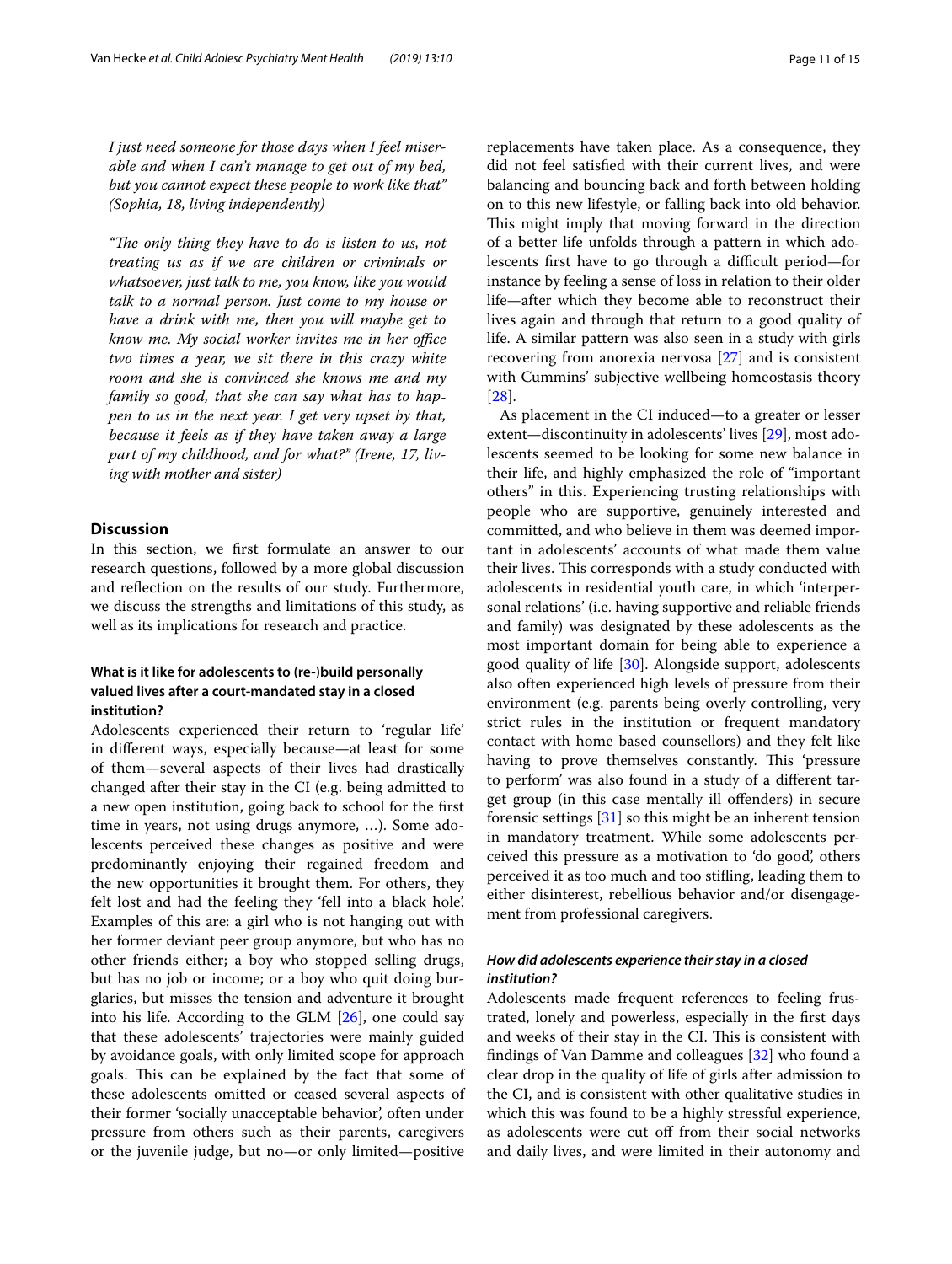self-determination [\[16,](#page-14-12) [33](#page-14-29)]. Adolescents rarely referred to specifc treatment-related aspects when talking about what contributed to or infuenced their trajectories in a positive way. The things that mattered most during their stay appear to be situated at the level of warm human contact: feeling closely connected to and supported by staf members (mostly group workers) and/or other adolescents, and being able to experience pleasure with them. This association between perceived social climate and therapeutic relationships, and satisfaction with forensic services has also been emphasized in a study of Bressington and colleagues [[34\]](#page-14-30). Our results show that being treated with respect and authentic care, as well as being treated in a reasonable and fair way, highly contributed to adolescents' sense of wellbeing during their stay. This resonates with findings on 'procedural justice' in other studies [[35\]](#page-14-31) and refers to aspects such as being fully informed of one's own trajectory and prospects, as well as being listened to and having a say in decisions. This is also compatible with a recent study on adolescents' experiences of repression in residential youth care, which decrease if their autonomy is respected and treatment is perceived as more personally meaningful [\[36](#page-14-32)].

# *Looking back, how do adolescents make sense of their stay in the closed institution in relation to their current lives?*

For some adolescents placement in the CI was perceived as a shocking and eye-opening experience, leading them to the decision of bringing about some important changes in their lives. Looking back, others see their stay in the CI as an opportunity—albeit an unpleasant and forced one—to diminish or even quit using drugs. For a number of adolescents, their time in the CI was important as it gave them hope again for a new start and a better future, and it strengthened self-confdence as they acquired some new coping strategies. However, some adolescents also saw their stay in the CI as a waste of time, in which nothing changed, and they just went back to their old lives afterwards.

# **How did adolescents experience change and what has been supportive and motivating for them on their way to change?**

In most adolescents' stories there was a tangible tension between, on the one hand wanting to change, and on the other hand missing—some aspects of—their former lifestyle. This was mainly the case with regard to 'experiencing pleasure, joy and adventure' in their lives. Furthermore, having a clear vision of what one wants to do, or achieve, in the future (e.g. graduating, having a job, living more independently), seemed to be an important drive for adolescents to hold on to a new, more prosocial lifestyle. This is in line with recent findings on the role of envisioning prosocial future selves in the way to desistance [[37](#page-14-33)]. Experiencing success in one way or another, which is noticed and appreciated by important others, provided adolescents with the self-confdence needed to tackle their future, which has been referred to as the looking-glass self-concept, and is related to the importance of 'being welcomed back into society' [[38](#page-14-34)]. Furthermore, certain life events or experiences played out as 'hooks for change' [[18,](#page-14-14) [39](#page-14-35)] for the adolescents (e.g. expecting a baby, fnding a job, a new boyfriend or girlfriend, …). However, some adolescents seemed to be missing the social or economic capital needed to be able to move towards better lives. Being surrounded by a solid and caring network of friends, relatives or professional caregivers—or at the very least one important other—in combination with having access to basic resources can be seen as a minimum set of elements in adolescents' motivation and perseverance to change.

A global fnding, when looking over the 25 stories, is that 'change' can be perceived on a continuum ranging from 'no change at all' to 'a lot of change', in which periods of relapse into old 'socially unacceptable' behavior (e.g. drug use, criminal offenses, truancy, running away from home, …) frequently occured, often following a certain setback such as a break-up, an argument at home, or a period of unemployment. This is in line with the process-driven and on-going nature of desistance, as described by—amongst others—Farrall et al. [\[40](#page-14-36)] and Hunter and Farrall [[37](#page-14-33)]. A similar movement can also be seen in relation to boys' [\[12\]](#page-14-8) and girls' quality of life [[32](#page-14-28)] during and after stay in a CI. Furthermore, when taking a closer look at the mind maps that were made of each individual participant's story, we see that both intertwined aspects connected to leading a good life—'feeling good' and 'behaving good'—were combined in diferent ways and that, at least for a subgroup of the adolescents, one did not necessarily co-occur with the other. In other words, leading a life that is perceived as personally meaningful, does not imply that this life aligns with society's normative expectations and standards, and vice versa. Taking account of this observation—however explorative—we concur with the GLM's basic assumptions [[4](#page-14-0), [7](#page-14-3), [26\]](#page-14-22) on the importance of combining and integrating both aspects in rehabilitation eforts: supporting people in getting away from a harmful lifestyle by helping them in the process of discovering what is important and valuable to them, and guiding them in achieving this valued life. Hence, treatment efforts should be directed on enhancing adolescents' quality of life in those life domains that matter most to them. Further research that unravels the specifc and possible interactions between the normative and personal aspect of leading a 'good life' could be important, as it can broaden our knowledge and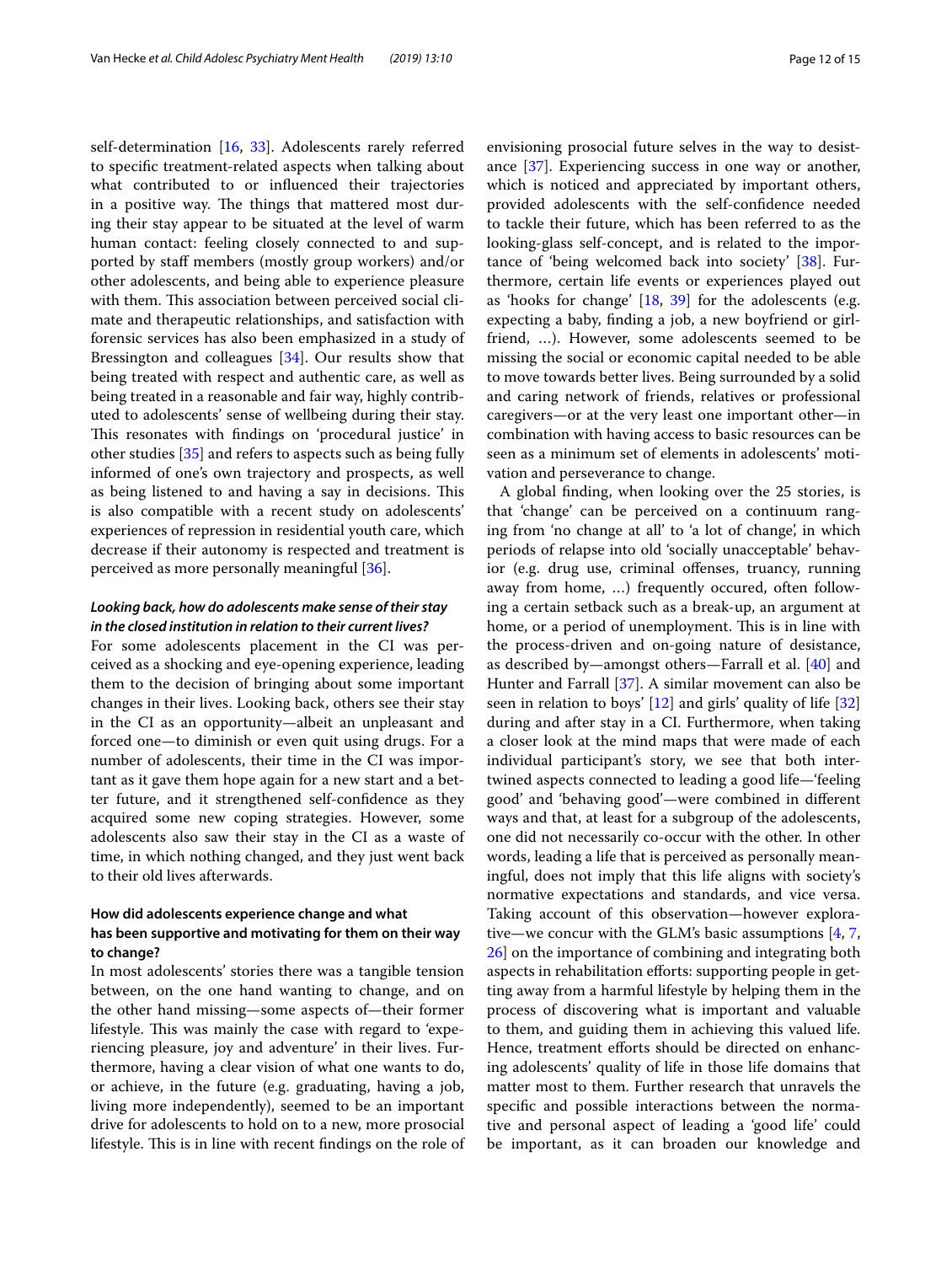understanding of diferent pathways to leading better lives, and the drives and motives that are central in these pathways.

Many of the themes that were found to be important for the adolescents in our study are in some ways prototypical for and might—to a greater or lesser extent—apply to all adolescents (e.g. importance of experiencing pleasure and adventure or striving for more autonomy). However, there are also important diferences, for instance with regard to the structural barriers one has to overcome in life (see also Giordano et al. [[18](#page-14-14)]), and associated with that experiencing a more limited discretionary feld to explore and experiment with diferent roles on the road to growing up to become 'responsible citizens'. Almost all adolescents in our study made reference to one or more adverse or traumatic childhood experiences, and most of them had already been living in institutions for at least a couple of years. Furthermore, a large subgroup of the adolescents worried about their fnancial situation and (future) housing. This is consistent with findings on the high prevalence of adverse childhood experiences in juvenile offenders' lives  $[41-43]$  $[41-43]$  $[41-43]$ , and supports the need for further research on the relationship between experiencing trauma and ofending behavior, as well as on trauma-informed interventions [[44\]](#page-14-39).

Even though most adolescents grew up in challenging and difficult situations, some of them somehow appeared to succeed in leading better lives. This might lead to the presumption that some adolescents are more resilient than others, as well as to the structure-agency debate that has been well described in the desistance literature (e.g. [\[40](#page-14-36), [45,](#page-14-40) [46](#page-14-41)]. It might be that for those adolescents, at some points along their way, more 'hooks for change' [described by Giordano and colleagues [[18\]](#page-14-14) as "potentially prosocial features of the environment as catalysts, change agents, causes or turning points" (p. 1000)] have been available than for others. A central aspect in "hooks for change" is people's openness to these hooks and their agency for 'grasping' them  $[18]$  $[18]$ . However, agency can only be understood in relation to having choices and opportunities in life and in relation to having the capabilities and capacities to exercise it [\[18](#page-14-14), [39\]](#page-14-35). As such, the ability to exercise agency is closely related to, and dependent on the adolescents' own possibilities and social supports in overcoming structural barriers that exclude them from these choices, which has also been described by Gray [[45\]](#page-14-40). For some adolescents in our sample, these barriers were at the moment of the interview simply too great to overcome, and they did not (yet) receive—or had no access to—the help or support they needed in doing this. Similar fndings are reported in a follow-up study by Harder and colleagues  $[14]$  $[14]$ . This is an important consideration for both policy makers and practitioners in rehabilitative treatment programs. One cannot expect adolescents to 'work on themselves' and their goals, while their current circumstances are constraining this, for example because of not having access to decent housing or financial resources or because of a drug addiction. This aligns with the GLM's emphasis on tackling the obstacles that restrain people from living a life that is perceived as personally valuable [[26\]](#page-14-22); and with Colman and Vander Laenen  $[47]$  $[47]$  who found in a sample of drug-using offenders that, before desistance can occur, ofenders see recovery from drug use as the first important step. This might also hold to recovery in a broader sense, as in overcoming mental health problems, but also on a more societal level, as surmounting the consequences of social, cultural or economic exclusion (see also Giordano and colleagues  $[18]$  $[18]$ ).

#### **Strengths and limitations of the study**

The present study contributes to the existing strengthsbased literature as it highlights—starting from adolescents' own perceptions and experiences—the strengths, positive aspects and motivating elements on their way to 'better' lives. As such, we combine the focus of desistance research on socially desirable outcomes, with a more client-centered perspective, focusing on quality of life.

However, there are several limitations; one of them being the heterogeneity of our study sample. Adolescents can be referred to a CI because they have committed criminal offenses, but also because of an adverse living situation. We included both groups in our study. Merely seen from a desistance point of view, this would be a remarkable and even unjustifable thing to do as the second group has not been placed because of criminal ofenses. However, we operationalized change in a broader and more holistic sense, as in moving away from a harmful lifestyle (for themselves or for others) and towards 'growth and change for the better'.

While we explicitly discussed our focus on positive aspects and strengths with the participants at the start of every interview, negative or adverse experiences were often discussed during the interviews. One explanation could be that people tend to remember negative events or feelings more vividly than positive ones, or that the participants are better used to talking about problems than about things that are going well. Above all, this might be indicative of the 'harsh and bumpy road' these adolescents have gone through, or are still going through. When reading and interpreting the results of our thematic analysis, one should keep in mind that we mainly focused on the positive elements in adolescents' narratives. However, difficulties and struggles adolescents experience(d) are acknowledged and taken into consideration in our discussion and refection in terms of the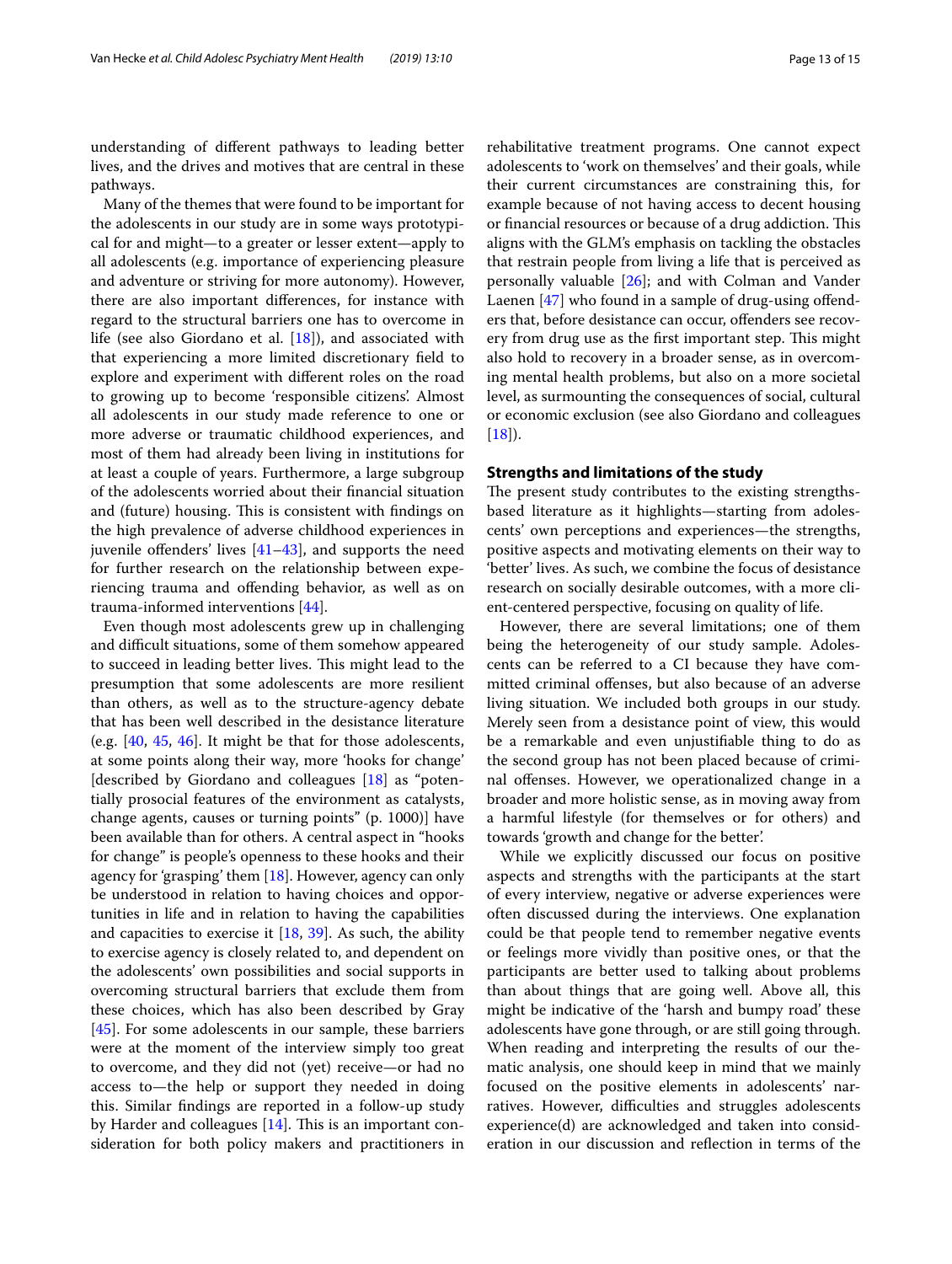relation between adolescents' perceived quality of life and leading a 'normative good life'.

We exclusively focused and relied on information from the adolescents themselves, as we wanted to learn from their stories and perspectives, and were mainly interested in their lived experiences. This implies that the information (e.g. on current 'deviant' behavior) has not been checked in any official records. As such, we cannot identify the impact of social desirability on the adolescents' answers and stories. However, a relationship of trust with the interviewer was established to some extent for all participants, as the interviewer had already talked to them at least one time—and in most cases three times during their stay in the CI.

The five broad themes that have been presented in our results section, are based on a thematic analysis that was performed on the data. Although this thematic analysis was helpful in identifying, analyzing and reporting certain patterns [\[48](#page-14-43)] in the adolescents' stories, it also left us with a more fragmented image of the adolescents' narratives. The cohesion between different themes and the way in which they interact and play out diferently in each individual story sometimes got lost as a consequence of the process of 'cutting and pasting' themes in a broader structure. We do see this cohesion when looking at the mind maps we made of each individual story. Whereas our current study provides an overview of the relevant themes on a group-level, it would also be interesting to take a closer look at how these themes play out on an individual level. Based on a detailed analysis and understanding of particularities as well as diferences, further research can inform us about how to rethink and accommodate treatment and interventions to the specifc needs of these adolescents.

### **Conclusion**

Our study aimed to investigate positive aspects and strengths in formerly detained adolescents' trajectories to better lives. We found that most adolescents were on their way to fnding a new balance in their lives, however, for some of them this was still very fragile. Positive goal-directedness, still being able to experience pleasure and joy in one's life, and feeling closely connected to and supported by someone who believes in them, supports them and genuinely cares for them, appeared to be highly important elements for the adolescents in our sample. We argue for strengths-based approaches in forensic treatment with a focus on enhancing adolescents' quality of life by targeting those life domains that matter most to them, as these can foster hope and motivation for a better future again.

#### **Abbreviations**

GLM: Good Lives Model of Ofender Rehabilitation; CI: closed institution for mandatory care and treatment; ACE: adverse childhood experience.

#### **Authors' contributions**

NVH conducted the interviews, analyzed and interpreted the data, provided a frst draft of the manuscript and revised it, based upon the substantial feedback of the co-authors. WV made—as co-promotor of the larger PhDproject—substantial contributions to the design of the study and provided important feedback on the manuscript. LVD made substantial contributions to the study design and enhanced the process of interpreting the data by discussing the results and its implications with NVH. SV made—as promotor of the PhD-project—signifcant contributions to the study, both by discussing the study design, results and implications with NVH, as well as by revising and providing feedback on diferent drafts of the manuscript. All authors read and approved the fnal manuscript.

#### **Acknowledgements**

We want to thank Bart Claes for the interesting insights with regard to adolescents' desistance process.

#### **Competing interests**

The authors declare that they have no competing interests.

#### **Availability of data and materials**

The audio recordings, literally transcribed interviews, mind maps and the analyses in NVivo11 will be stored on a secured server of Ghent University until 5 years after the study. Due to privacy regulations these data cannot be disclosed. Requests concerning data sharing will be evaluated individually and in this case—only completely anonymized transcripts will be shared.

#### **Consent for publication**

Not applicable.

#### **Ethics approval and consent to participate**

This study was approved by the Ethical Commission of the Faculty of Psychology and Educational Sciences at Ghent University (2016/11) and by the Board of the closed institution. The adolescents provided written active informed consent to participate in the study at the frst contact moment (in the frst 3 weeks of their stay in the CI). At the moment the adolescents entered the closed institution, their parents also received a letter including information about the aims and practical aspects of the study and could refuse participation (i.e. passive informed consent).

#### **Funding**

This study is funded by the Special Research Fund from Ghent University.

#### **Publisher's Note**

Springer Nature remains neutral with regard to jurisdictional claims in published maps and institutional afliations.

Received: 20 September 2018 Accepted: 14 February 2019 Published online: 25 February 2019

#### **References**

- <span id="page-13-0"></span>de Vries Robbe M, Mann RE, Maruna S, Thornton D. An exploration of protective factors supporting desistance from sexual offending. Sex Abuse J Res Tr. 2015;27(1):16–33.
- <span id="page-13-1"></span>2. Barendregt CS, Van der Laan AM, Bongers IL, Van Nieuwenhuizen C. Quality of life, delinquency and psychosocial functioning of adolescents in secure residential care: testing two assumptions of the Good Lives Model. Child Adolesc Psychiatry Ment Health. 2018;12:4.
- <span id="page-13-2"></span>3. Vandevelde S, Vander Laenen F, Van Damme L, Vanderplasschen W, Audenaert K, Broekaert E, et al. Dilemmas in applying strengths-based approaches in working with ofenders with mental illness: a critical multidisciplinary review. Aggress Violent Behav. 2017;32:71–9.